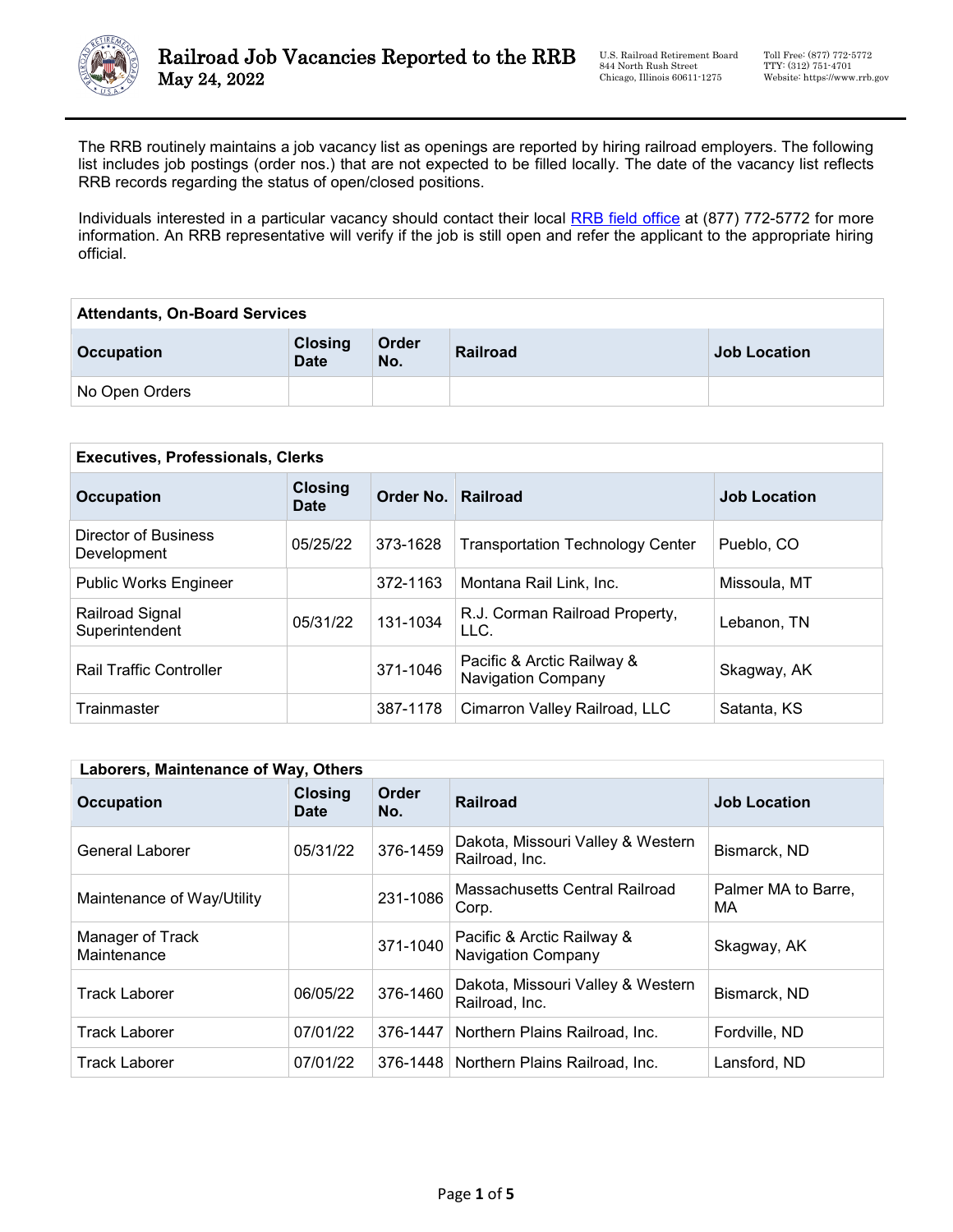

U.S. Railroad Retirement Board 844 North Rush Street Chicago, Illinois 60611-1275

| <b>Miscellaneous, Including Foremen</b> |                               |              |                                         |                     |
|-----------------------------------------|-------------------------------|--------------|-----------------------------------------|---------------------|
| <b>Occupation</b>                       | <b>Closing</b><br><b>Date</b> | Order<br>No. | Railroad                                | <b>Job Location</b> |
| Section Foreman                         | 07/01/22                      |              | 376-1449 Northern Plains Railroad, Inc. | Fordville, ND       |
| Supervisor of Locomotive<br>Maintenance |                               | 261-1014     | Delmarva Central Railroad<br>Company    | Harrington, DE      |

| Skilled Trades, Journeymen, Helpers |                               |              |                                                         |                          |
|-------------------------------------|-------------------------------|--------------|---------------------------------------------------------|--------------------------|
| <b>Occupation</b>                   | <b>Closing</b><br><b>Date</b> | Order<br>No. | <b>Railroad</b>                                         | <b>Job Location</b>      |
| <b>Chief Mechanical Officer</b>     |                               | 371-1039     | Pacific & Arctic Railway &<br><b>Navigation Company</b> | Skagway, AK              |
| Diesel Mechanic/Electrician         | 07/01/22                      | 376-1443     | Northern Plains Railroad, Inc.                          | Fordville, ND            |
| Diesel Mechanic/Electrician         | 07/01/22                      | 376-1444     | Northern Plains Railroad, Inc.                          | Lansford, ND             |
| Electrician                         |                               | 371-1045     | Pacific & Arctic Railway &<br><b>Navigation Company</b> | Skagway, AK              |
| Locomotive Mechanic                 |                               | 371-1044     | Pacific & Arctic Railway &<br><b>Navigation Company</b> | Skagway, AK              |
| Mechanic                            | 06/17/22                      | 376-1461     | Dakota, Missouri Valley & Western<br>Railroad, Inc.     | Bismarck, ND             |
| Railroad Mechanic                   |                               | 211-1043     | New York Susquehanna & Western<br>Railway               | Binghamton, NY           |
| Software Developer                  | 06/06/22                      | 373-1629     | <b>Transportation Technology Center</b>                 | Pueblo, CO               |
| Signalman                           |                               | 372-1162     | Montana Rail Link, Inc.                                 | <b>Varying Locations</b> |

| <b>Train and Engine Service</b>  |                               |              |                                                         |                     |
|----------------------------------|-------------------------------|--------------|---------------------------------------------------------|---------------------|
| <b>Occupation</b>                | <b>Closing</b><br><b>Date</b> | Order<br>No. | <b>Railroad</b>                                         | <b>Job Location</b> |
| <b>Brakeman</b>                  |                               | 371-1043     | Pacific & Arctic Railway &<br><b>Navigation Company</b> | Skagway, AK         |
| <b>Certified Conductor</b>       | 07/01/22                      | 376-1446     | Northern Plains Railroad, Inc.                          | Fordville, ND       |
| Certified Locomotive<br>Engineer | 07/01/22                      |              | 376-1445   Northern Plains Railroad, Inc.               | Fordville, ND       |
| Conductor                        |                               | 161-1053     | Grenada Railroad, LLC.                                  | Memphis, TN         |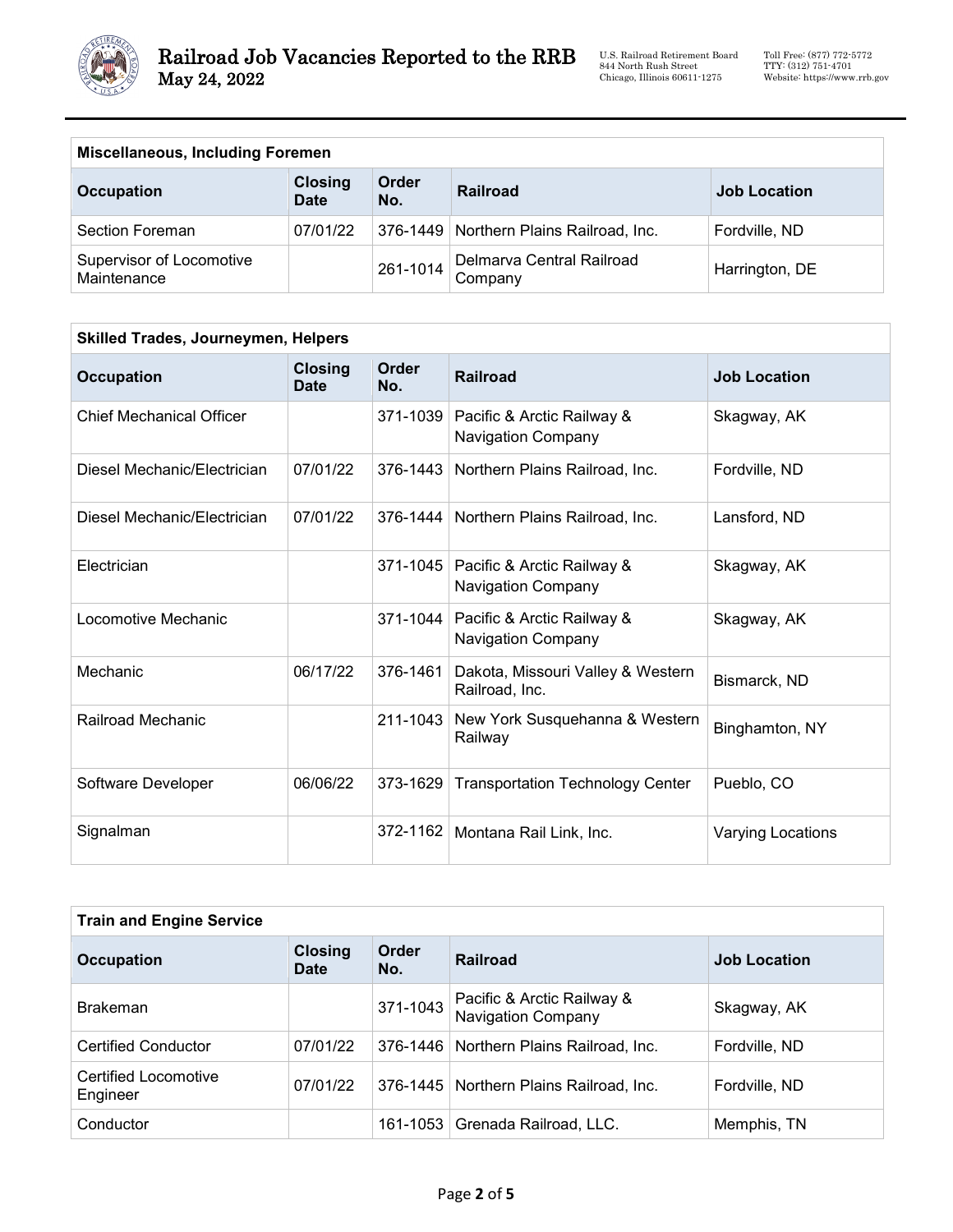

U.S. Railroad Retirement Board 844 North Rush Street Chicago, Illinois 60611-1275

## **Train and Engine Service**

| <b>Occupation</b>                        | <b>Closing</b><br><b>Date</b> | Order<br>No. | Railroad                                  | <b>Job Location</b> |
|------------------------------------------|-------------------------------|--------------|-------------------------------------------|---------------------|
| Locomotive Engineer                      |                               |              | 387-1177   Cimarron Valley Railroad, LLC  | Satanta, KS         |
| Locomotive Engineer/Freight<br>Conductor |                               | 201-1775     | New York Susquehanna & Western<br>Railway | Cooperstown, NY     |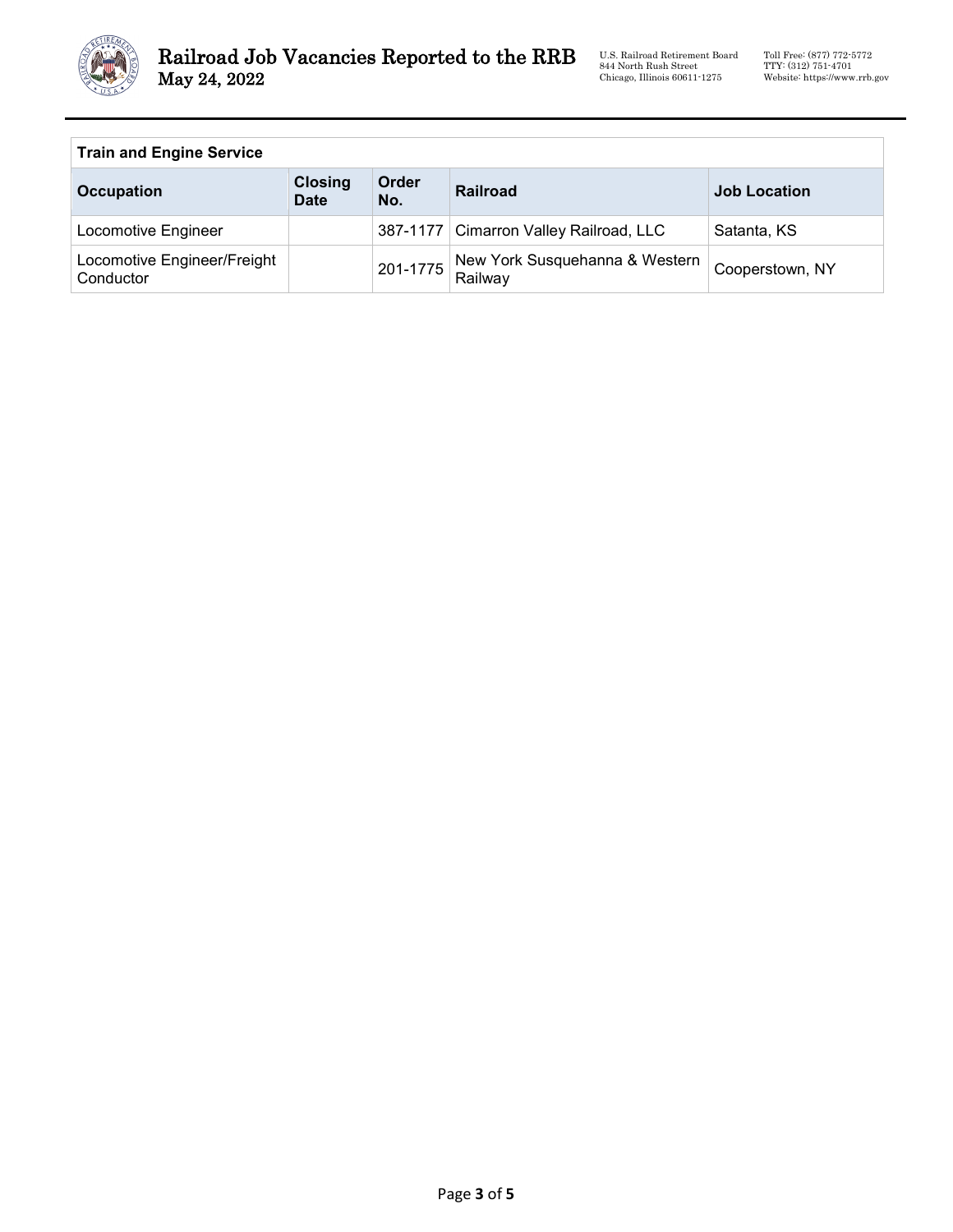

Toll Free: (877) 772-5772 TTY: (312) 751-4701 Website: https://www.rrb.gov

## **Railroad Web Sites with Job Listings**

| Aberdeen, Carolina & Western Railway Co., Inc.                    |
|-------------------------------------------------------------------|
| <b>Adrian &amp; Blissfield Railroad Company</b>                   |
| Amtrak (National Railroad Passenger Corporation)                  |
| <b>Belt Railway of Chicago</b>                                    |
| <b>BNSF Railway Company</b>                                       |
| <b>Canadian National Railway</b>                                  |
| <b>Canadian Pacific LTD</b>                                       |
| <b>Carload Express, Inc.</b>                                      |
| <b>Chicago South Shore &amp; South Bend Railroad</b>              |
| <b>Consolidated Rail Corporation (CONRAIL)</b>                    |
| <b>CSX Transportation, Inc.</b>                                   |
| Dakota, Missouri Valley and Western Railroad, Inc.                |
| Delta Southern Railroad, Inc.                                     |
| <b>Everett Railroad Company</b>                                   |
| Genesee & Wyoming Inc.                                            |
| <b>Illinois Central Railroad Company</b>                          |
| <b>Indiana Harbor Belt Railroad Company</b>                       |
| <b>Indiana Rail Road Company</b>                                  |
| Iowa Interstate Railroad, Ltd.                                    |
| <b>Iowa Northern Railway Company</b>                              |
| <b>Kansas City Southern Railway Company</b>                       |
| <b>Keolis Commuter Services, LLC</b>                              |
| <b>Lake State Railway Company</b>                                 |
| Long Island Railroad Company                                      |
| Louisville & Indiana Railroad Company                             |
| <b>Massachusetts Coastal Railroad, LLC.</b>                       |
| Metra (Northeast Illinois Regional Commuter Railroad Corporation) |
| Metro - North Commuter Railroad Company                           |
| Minnesota Prairie Line, Inc.                                      |
| Montana Rail Link, Inc.                                           |
| <b>New Orleans &amp; Gulf Coast Railway</b>                       |